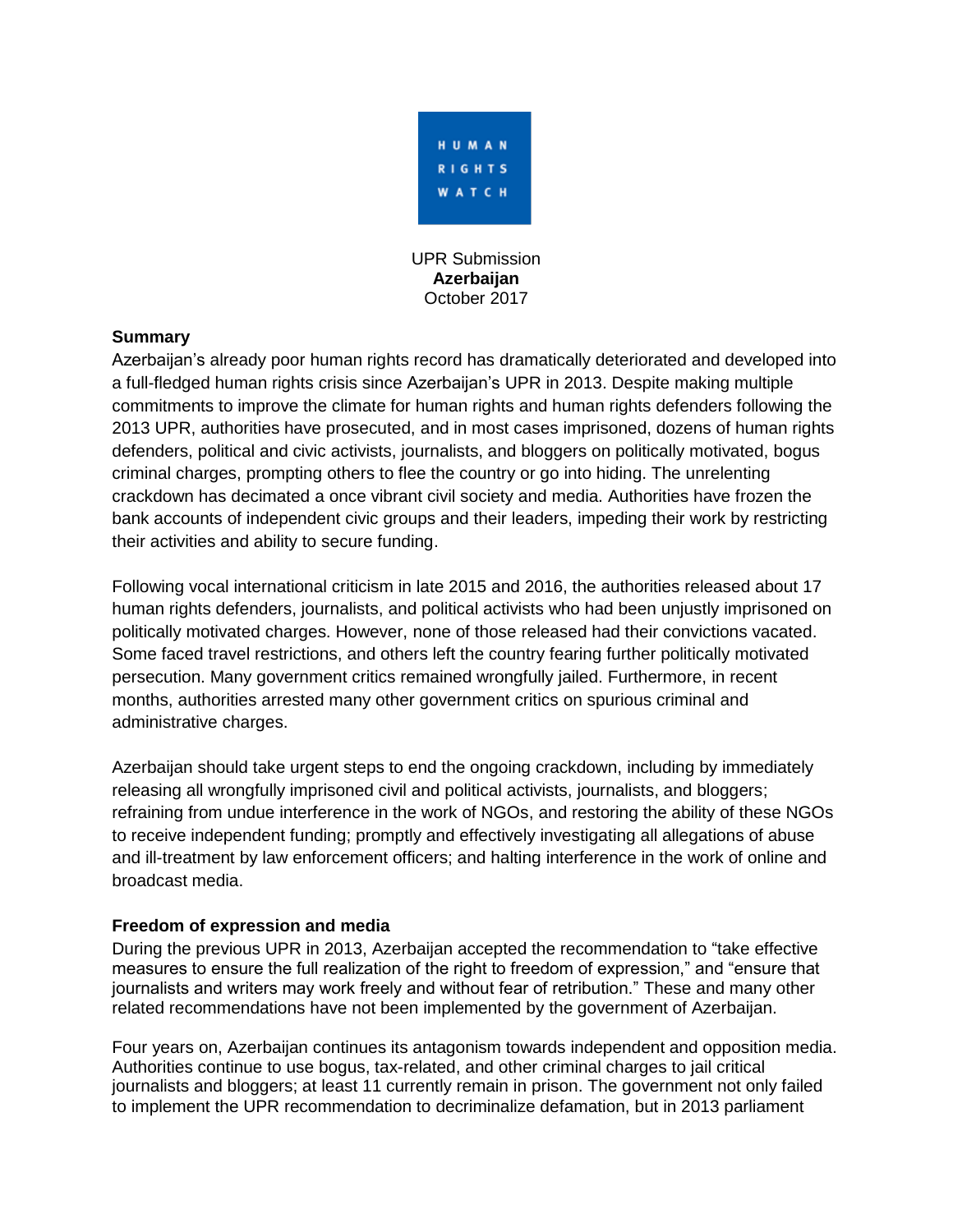adopted legislative amendments to specifically extend the scope of criminal defamation to online media, and, in 2017, to increase the criminal penalties for defaming the head of state. Claiming national security threats, in 2017 the government permanently blocked prominent independent and opposition media outlets' websites, including Radio Free Europe/Radio Liberty's Azerbaijani Service, the opposition newspaper *Azadlig*, and the Berlin-based Meydan TV. Some of the journalists and bloggers arrested or harassed since 2013 include, in reverse chronological order:

- **Mehman Huseynov**, a prominent journalist and blogger, sentenced in March 2017 to two years in prison for allegedly defaming police, in response to his public denunciation of the police abuses he suffered earlier. Huseynov is known for hard-hitting investigative reporting of high-level government corruption.
- **Afgan Sadigov**, the founder and editor-in-chief of AzelTV news website, which operated in southern Azerbaijan, sentenced in January 2017 to two-and-a-half years in prison on spurious hooliganism charges. Sadigov often reported on allegations of embezzlement of social benefits by local authorities.
- **Afgan Mukhtarli**, a journalist and political activist, abducted by unidentified people in May 2017 in Georgia's capital, Tbilisi, and illegally brought to Azerbaijan. Azerbaijani authorities charged Mukhtarli with unlawful border crossing, smuggling, and resisting authorities. Mukhtarli had been living in exile since 2015, out of fear for his security.
- **Aziz Orujov**, director of the Kanal13 online television channel, arrested in May and sentenced to 30-days' detention for allegedly resisting police. During his detention, authorities brought criminal tax-related charges against him. He is currently in pretrial custody.
- **Mehman Aliyev**, director of the Turan News Agency, Azerbaijan's last independent news agency, arrested in August 2017 on spurious criminal charges of tax evasion, abuse of office, and illegal business activity. Aliyev was released on his own recognizance in September 2017. A criminal investigation is ongoing. Turan was forced to suspend operations after authorities froze its bank accounts.
- In April 2016, authorities launched a criminal investigation into alleged tax evasion and related economic infractions supposedly involving **15 journalists who cooperate with Meydan TV**, a Berlin-based online independent Azeri-language media outlet that provides critical reporting on human rights, corruption, and similar issues. Several of them face travel bans while under investigation.
- **Seymur Hazi**, a columnist with the opposition daily *Azadlig*, convicted in January 2015 on spurious hooliganism charges after an unidentified man assaulted him near his house. **Hazi** was sentenced to five years in prison.
- **Khadija Ismayilova**, award-winning investigative journalist convicted in 2014 on bogus taxrelated charges to seven years and six months in prison, after a politically motivated prosecution, flawed trial, and a campaign to discredit her. She was conditionally released in May 2016, but remains under a travel ban.
- In 2014, authorities arrested or convicted at least five Facebook and other social media activists on bogus drug possession charges. They were: Abdul Abilov, Omar Mammadov, Elsever Murselli, and Faraj and Siraj Karimli. All had large social media followings, and administered Facebook pages criticizing the government. They were all released by October 2016.
- **Rauf Mirgadirov**, an outspoken Ankara-based correspondent for two independent Azerbaijani newspapers, arrested in April 2013 in Baku after he was unlawfully deported from Turkey. In December 2015, a Baku court sentenced him to six years on espionage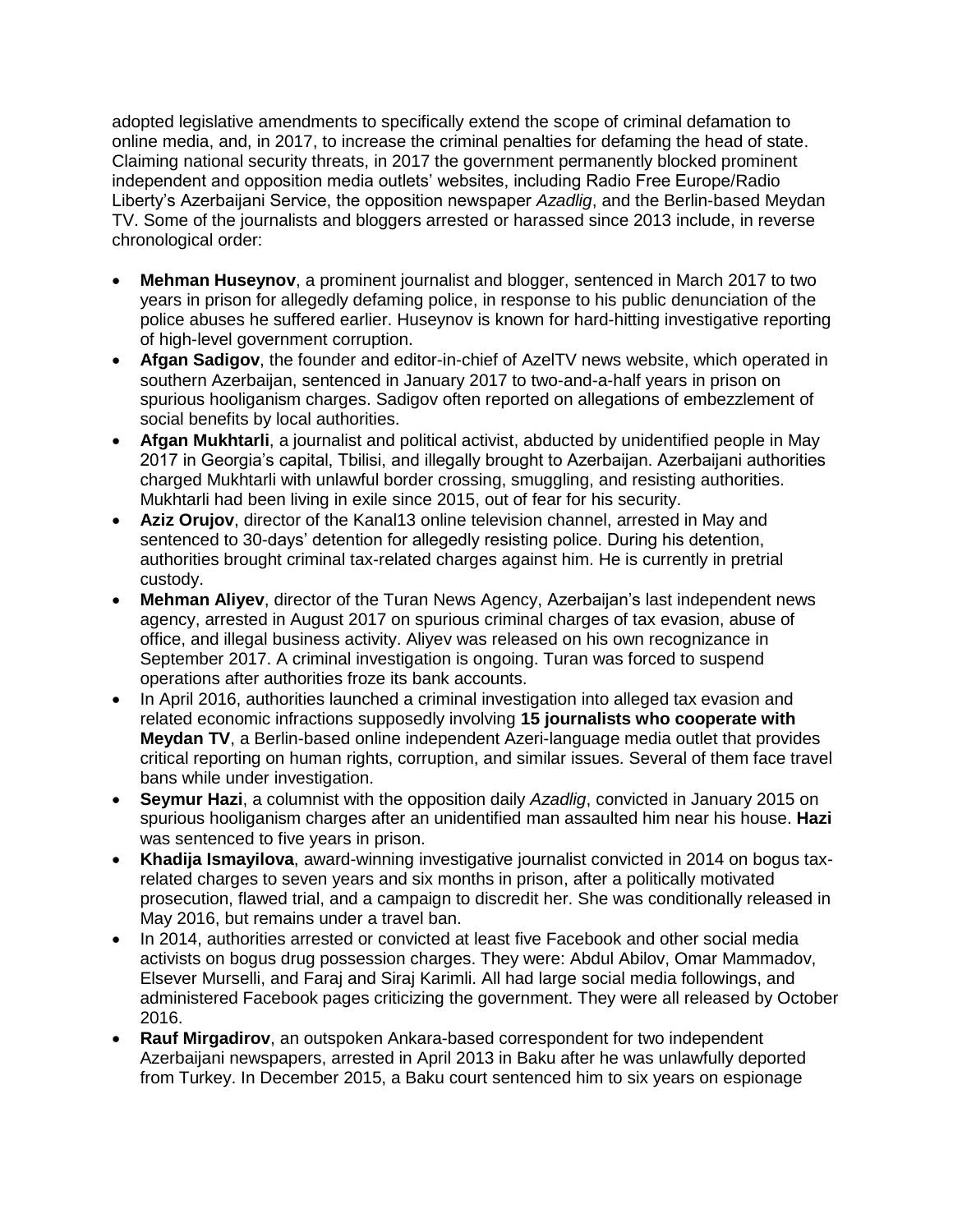charges. He was conditionally released in March 2016, and left the country fearing further persecution.

 **Parviz Hashimli**, editor of a news website and reporter for the opposition daily *Bizim Yol*, convicted in April 2013 on smuggling and illegal weapons possession charges, and sentenced to eight years in prison. He was released in March 2016 under the presidential pardoning decree.

In December 2014, authorities raided Radio Azadlig's Baku office, interrogated employees, seized equipment, and sealed off the premises. Several staff members fled the country.

In July 2016, authorities first suspended and then revoked the broadcasting license of a privately owned, staunchly pro-government channel, ANS, following its announcement to broadcast an interview with Fethullah Gülen. The TV channel remains closed.

In August 2017, Azerbaijani authorities launched a tax-evasion investigation against Turan, and the tax police raided Turan's office, searched the premises and computers of its journalists, and confiscated all financial documents and the accountant's computer. Turan had to suspend its operations after authorities froze its bank accounts.

### **Arrests of Government Critics**

Azerbaijan continues to use a range of false, politically motivated criminal charges, including drug possession and illegal business activity, to stifle critics. This goes against a number of recommendations accepted by Azerbaijan in 2009 and 2012.

- In January 2017, courts sentenced 17 people, including prominent religious scholar **Taleh Bagirzade**, to long prison sentences following a trial marred by torture and ill-treatment allegations. Authorities arrested the men in November 2015, during a raid in Nardaran, a Baku suburb known for its Shia religious conservatism and criticism of government policies. Charges included murder, terrorism, inciting religious hatred, organizing mass unrest, and illegal possession of weapons.
- Also in January 2017, a Baku court convicted youth activist **Elgiz Gahraman** to five-and-ahalf years in prison on bogus drug-related charges. During the trial, Gahraman alleged police beat and threatened him with sexual assault to force him to confess to drug possession. Authorities failed to effectively investigate these allegations.
- At least 10 members of the opposition Azerbaijan Popular Front Party (APFP) are in prison on politically motivated charges, including three members convicted in 2017. They are: 1) **Faig Amirli**, an APFP member and financial director of the now-closed proopposition *Azadlig* newspaper, sentenced to three years and three months in prison on bogus charges of inciting religious hatred and tax-evasion. He was conditionally released in September 2017; 2) **Fuad Ahmadli**, a senior APFP member and social media activist, sentenced in June 2017 to four years in prison on spurious charges of misusing personal data; and 3) **Fuad Gahramanli**, a senior APFP member, sentenced in January 2017 to 10 years' imprisonment for inciting religious and ethnic hatred following his Facebook posts criticizing the government. **Gozel Bayramli**, APFP Deputy Chair, was arrested in May at the Azerbaijani-Georgian border and charged with smuggling. Currently she is in pretrial custody.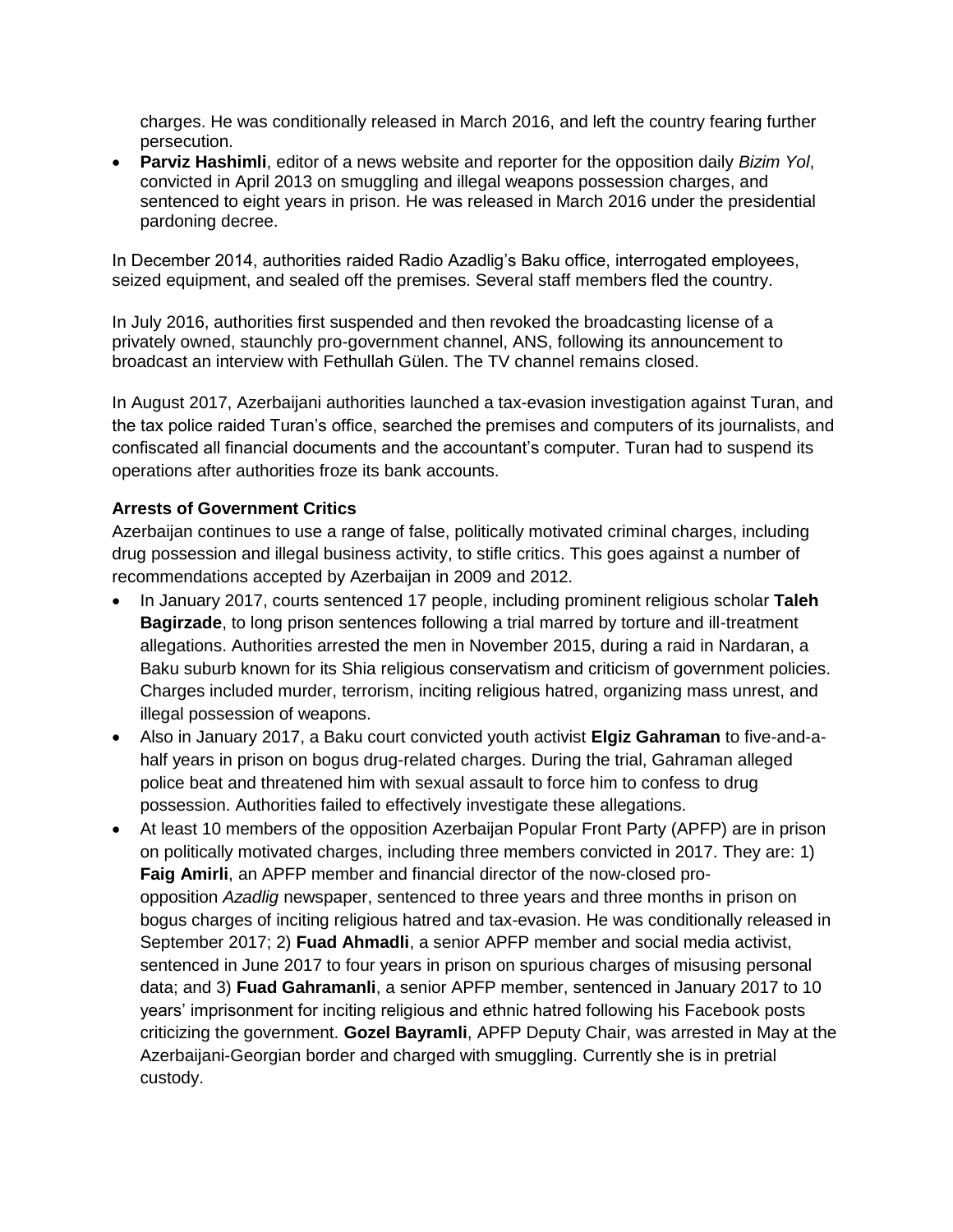Police arrested youth activists **Giyas Ibrahimov** and **Bayram Mammadov** in May 2016, for spraying graffiti on a monument to former President Heydar Aliyev. After they refused to apologize to the monument on camera, they were charged and then sentenced to lengthy prison terms on bogus drug-related charges.

Dozens of activists convicted in politically motivated trials since 2013 remain in prison. Among them:

- **Ilgar Mammadov**, leader of the pro-democracy opposition movement Republican Alternative (REAL), imprisoned since February 2013, despite a 2014 European Court of Human Rights judgment finding his imprisonment illegal, and repeated demands by the Council of Europe to release him. In September, 2017, the Council of Europe's Committee of Ministers, in an unprecedented move, decided to trigger legal infringement proceedings against Azerbaijan.
- Youth activists **Ilkin Rustemzadeh**, **Rashad Ramazanov** and **Murad Adilov**;
- Opposition politicians **Mammad Ibrahim,** and **Asif Yusifli**.

## **Restrictions on Non-Governmental Organizations**

Azerbaijan accepted several recommendations related to freedom of association and the work of NGOs, including "to remove all legislative and practical obstacles for the registration, funding and work of NGOs," and "to bring its legislation governing the work of NGOs in line with Venice Commission recommendations." Instead, in 2014 and 2015 parliament adopted new, restrictive laws and regulations that make it extraordinarily difficult for organizations to attract and use funding and remain independent of the government. The authorities have wrongfully prosecuted human rights defenders and investigative journalists for violating some of these regulations.

These new laws and regulations:

- Require both donors and grantees to separately obtain government approval of each grant under consideration. The Ministry of Justice and other agencies received broad discretion to deny the NGOs their requests to register grants. NGOs and their staff risk criminal sanctions, including lengthy prison terms, for failure to abide by the grant registration regime. The government frequently denies registration to NGOs working on human rights, accountability, or similar issues on arbitrary grounds.
- Require foreign entities to obtain government permission to act as a donor, to register a presence in the country, and to obtain approval for each grant. The rules give the Ministry of Finance broad discretion to reject grants on 10 different grounds, including on grounds that the ministry does not consider a grant to be financially "expedient", or that there is sufficient state funding in the grant's proposed area of activities.

Just before these laws were adopted, the prosecutor's office launched a sweeping criminal investigation involving dozens of international donors operating in Azerbaijan and their grantees. The charges related to unregistered grants, although at the time, there was no criminal penalty for issuing or receiving an unregistered grant. As part of this investigation, the government seized bank accounts of domestic NGOs receiving grants from those donors under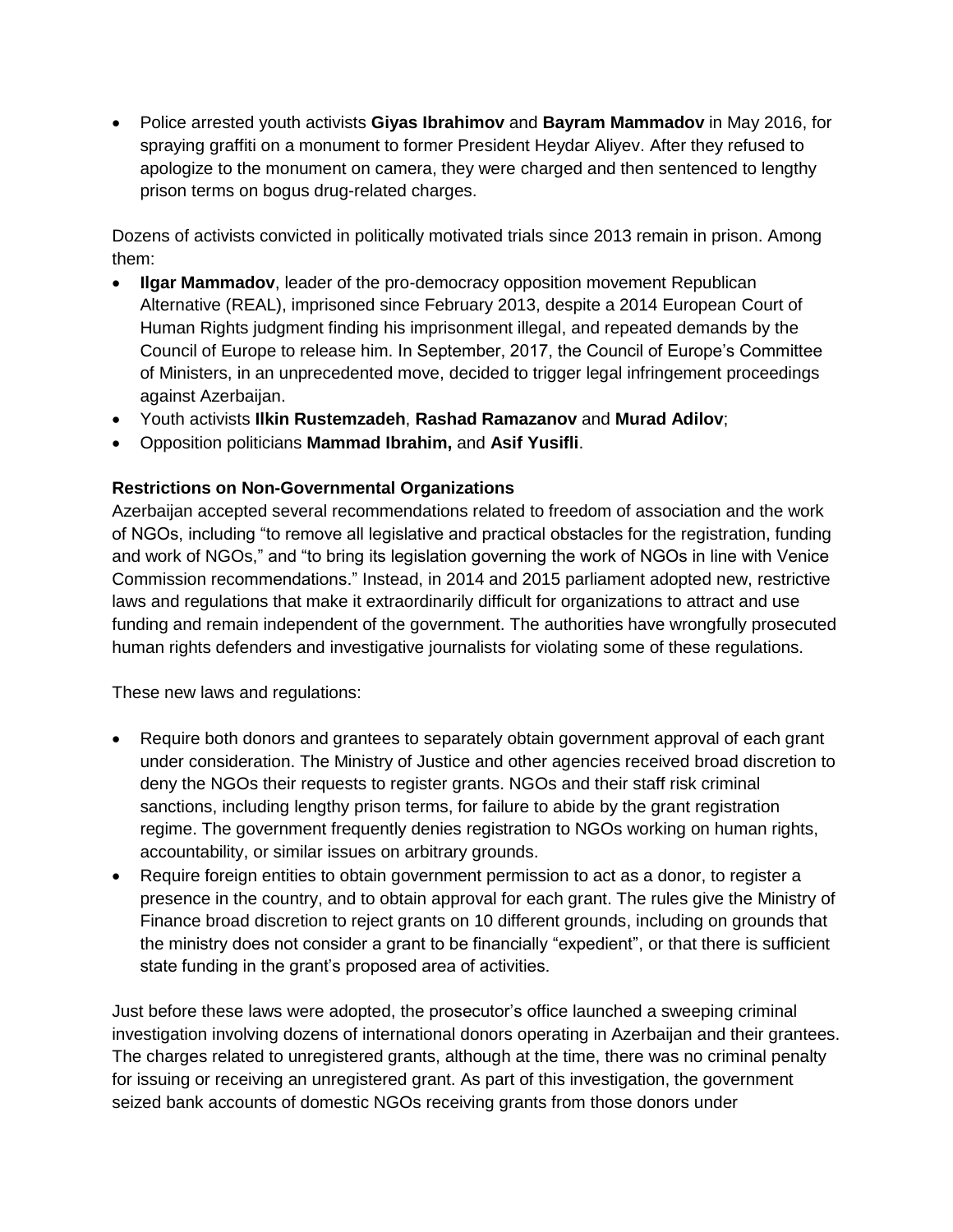investigation. The donors were forced to stop their grant-making activities in Azerbaijan, eliminating key sources of funding for many independent civic groups. The majority of international donor agencies and organizations left Azerbaijan in the wake of the investigation and expanded government regulations. In early 2016 the broad criminal investigation was suspended, but not closed.

With the suspension of the investigation, the government unfroze the bank accounts of some groups. However, the act of unfreezing the accounts has not made it easier for the groups to operate, due to the obstacles to securing independent funding, as well as, in many cases, exorbitant tax fines.

In January 2017, the Cabinet of Ministers simplified several regulations on international donor funding and grant agreement registration. The revisions, however, were superficial and did not eliminate the obligatory grant registration, and, therefore, the authorities' discretion to arbitrarily deny grant registration or the entrenched legal barriers to NGOs' operations.

## **Torture and Ill-Treatment in Custody**

Despite Azerbaijan's acceptance of numerous UPR recommendations "to take all necessary measures to eradicate the practice of ill-treatment … and use of torture in detention," and "to ensure that all allegations of torture are effectively investigated," torture and ill-treatment continue with impunity. For example:

- At the January 2017 trial of those arrested in November 2015 in Nardaran (see above), 17 men made credible allegations of ill-treatment in detention to coerce confessions and testimony against others. The men alleged that officers at the Interior Ministry Organized Crime Unit headquarters placed sacks on their heads, handcuffed them, and beat them with truncheons, including on their genitals and bottoms of their feet. Some also said that officials used electric shocks on them, and threatened to rape their wives or sisters. The men also alleged that police beat and kicked them in a police van upon detention. Authorities failed to effectively investigate the allegations.
- Also in January 2017, several plainclothes officers attacked journalist Mehman Huseynov in central Baku. They bound his eyes and mouth, forced a bag over his head, used an electroshock weapon on his groin, and punched him before detaining him. The next day, a court found Huseynov guilty of disobeying police orders and fined him. As noted above, after Huseynov publicized the abuse, a court sentenced him to two-years imprisonment for defamation.
- In May 2016, policemen beat Giyas Ibrahimov and Bayram Mammadov (see above) after they refused to apologize for political graffiti, and threatened to rape them with truncheons to force them to confess to drug possession. Authorities failed to conduct an effective investigation into the ill-treatment allegations.
- In July and August 2015, Ilgar Mammadov publicly alleged he had been attacked by fellow inmates for refusing to sign a letter of repentance to President Ilham Aliyev. In August, the secretary general of the Council of Europe sent a letter to the minister of justice, urging a thorough investigation. Mammadov said that prison officials beat him in October 2015. Authorities failed to effectively investigate.